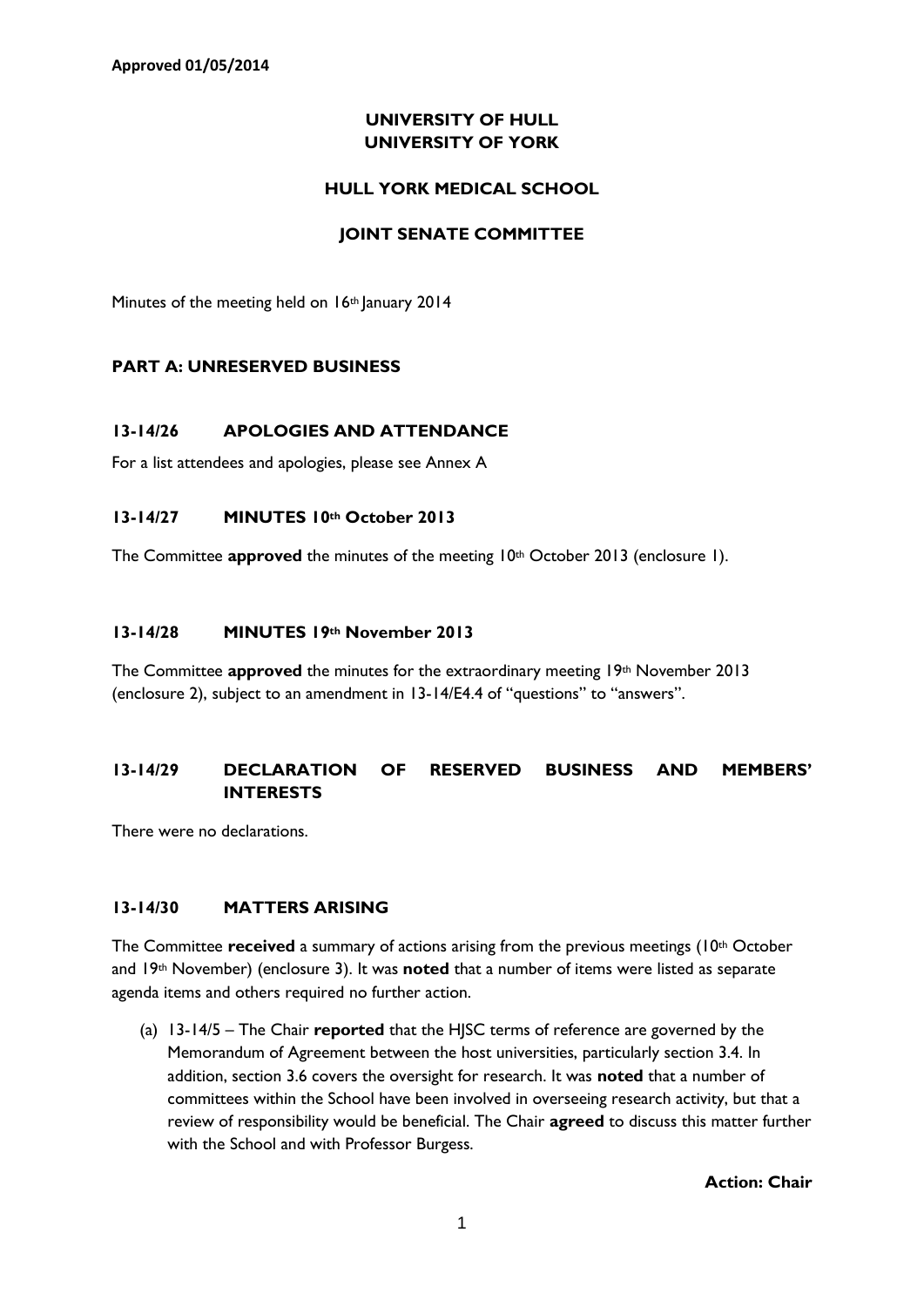(b) 13-14/E4.4 – The Deputy Dean **agreed** to monitor students' satisfaction regarding access to anatomy answers.

**Action: Deputy Dean**

(c) 13-14/E6 – Concern was raised at the inability of HYMS student representatives to attend the meeting due to placement commitments. The Chair stated the need for student representation on the Committee and that officers of the students' unions should attend whenever possible. The Dean informed the Committee that if students needed assistance with transport costs to attend the meeting from clinical sites that this would be provided. The Chair confirmed that meetings for 2014/15 would be scheduled with consideration for student availability.

## **13-14/31 MATTERS APPROVED BY CHAIR'S ACTION**

No items were reported.

## **13-14/32 APPROVAL OF MODIFICATIONS TO THE MSc IN HUMAN EVOLUTION**

The Committee **considered** proposals (enclosure 5) to rename the MSc in Human Evolution to MSc Human Anatomy and Evolution, to include a new module 'Special Topics in Musculo-Skeletal Anatomy' and to make necessary minor amendments to existing modules.

The Committee **considered** the implications for option module availability if a small cohort was recruited in 2014/15. It was **noted** that marketing and course materials would clearly state that module availability would be subject to sufficient numbers. The Committee discussed the value of an 80 credit dissertation in comparison with the typical 60 credit weighting. The Committee **noted** previous discussions and justifications provided by the course team, but suggested that a 60 credit dissertation with a 20 credit research methods module could be preferable.

It was further **noted** that the University of Hull is encouraging greater comment on pedagogy and explanation of teaching methodologies in programme documentation and that additional comment on pedagogical underpinnings to the MSc would be desirable.

The Committee **approved** the proposals. It advised that the programme team considers revising the programme documentation to highlight pedagogies and that it reviews the dissertation's credit value for 2015/16.

**Action: MSc Programme Team**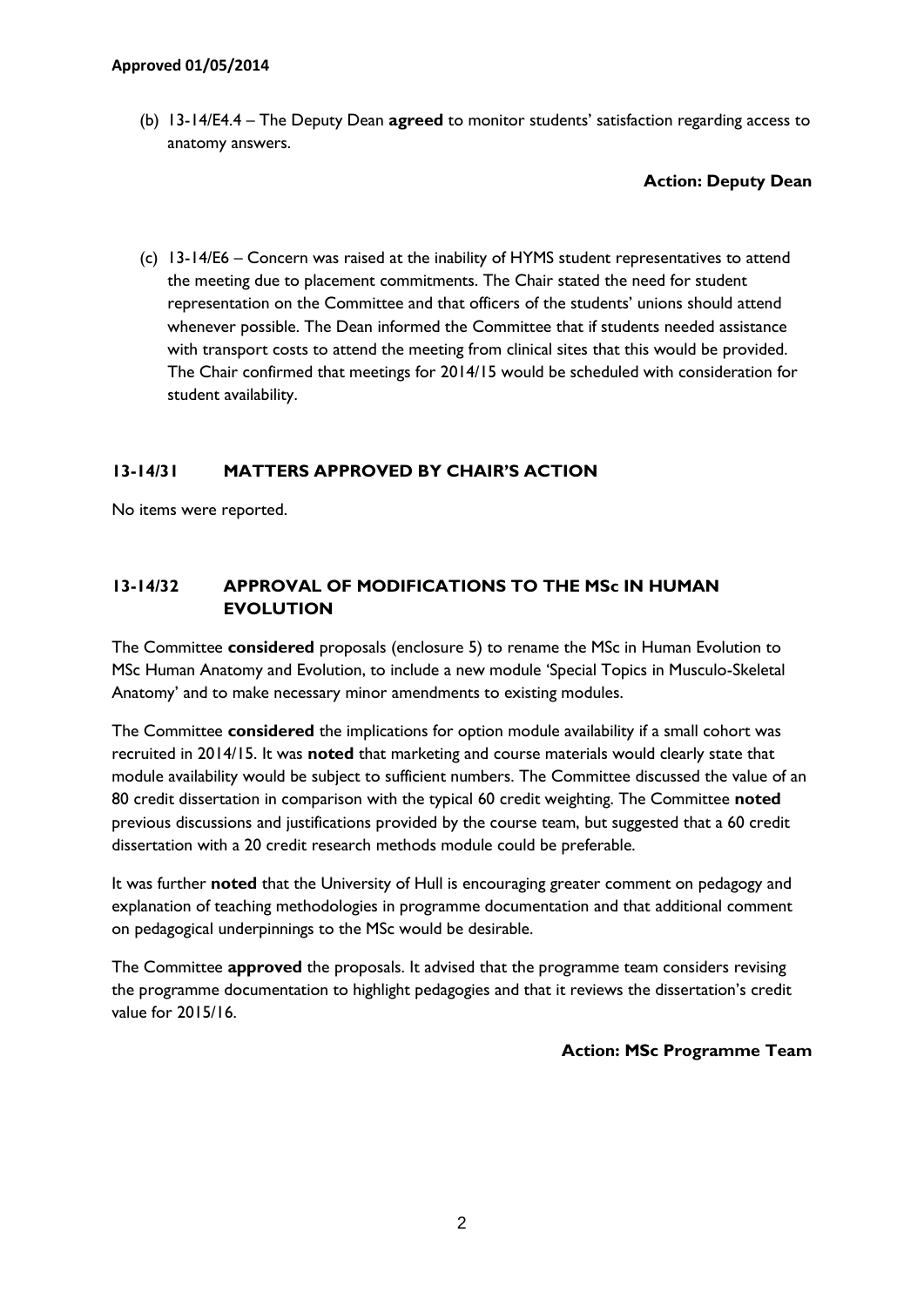### **13-14/33 APPROVAL OF THE NEW MBBS PROGRAMME**

The Committee **considered** agenda items 7, 9 and 10 and the relevant enclosures (4, 6 and 7) together, due to the inter-relationship between the items.

- (a) The Committee **considered** the proposed revision to recommendation 8.12.14 concerning reassessment at the end of year 4 (item 9 enclosure 6). Following concerns raised about student consultation in resolving this issue, the Deputy Dean and Academic Lead for the Curriculum Review confirmed that student representation had been made at the electronic Board of Studies in December 2013 and students' views considered. The recommendation was **approved** subject to minor revision to be signed off on Chair's action:
	- The word "blueprinted" to be replaced with "mapped".
	- Sentence "Students who do not pass but have mitigation accepted will be offered..." be amended to clearly state that reassessment must take place before the start of the year 5 elective.

#### **Action: Academic Lead for Curriculum Review**

- (b) The Committee **considered** and **approved** the proposed use of sequential testing and OSLER assessment pertaining to recommendation 8.13.2. This included the requested detailed response to the external reviewer's comments (item 10 enclosure 7).
- (c) The Committee **considered** and **approved** the overall curriculum review and its recommendations detailed in item 7 enclosure 4 and enclosure 2 of the meeting 19th November 2013.
- (d) The Committee **considered** a revised programme of implementation for the new MBBS, including a related amendment to the reassessment timetable affecting year 2 in summer 2014/15 only. The revisions were proposed in order to balance the needs of NHS partners, School staff and students' interests. Assurances were given that all parties had been consulted about and supported the proposals. The proposed changes were **approved** subject to minor revision:
	- To ensure the accuracy of shading in the timeline charts.
	- To ensure the charts clearly indicate the correct intercalation opportunities detailed in the MBBS documentation.

### **Action: Academic Lead for Curriculum Review**

Reassurances were given that applicants are being provided with as comprehensive and clear information about the new curriculum as possible, and that current students have been and will continue to be, informed of the implications of the programme changes. This will be achieved through face-to-face forums and the range of electronic communications.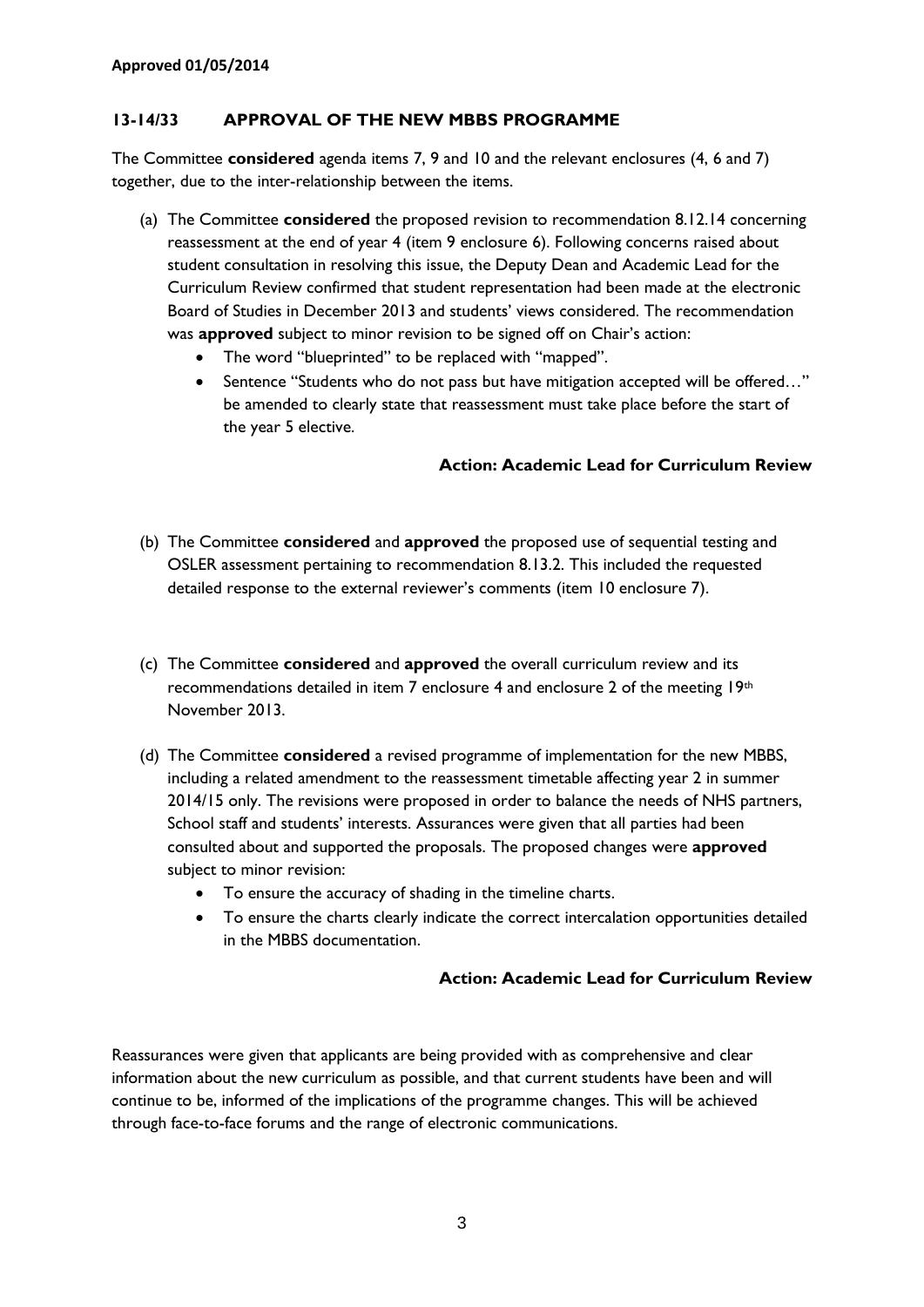## **13-14/34 REMOVAL OF PENALTY POINTS FOR SUMMATIVE OSLERS IN PHASE II AND III FOR 2014-15**

The Committee **considered** and **approved** the proposal (enclosure 8). The Deputy Dean confirmed that any students receiving penalty points in 2013/14 will have them written off. The Chair reiterated that the decision not to make this change in-year, was because student support was not unanimous and did not justify an exceptional action, which could set a precedent in subsequent cases.

## **13-14/35 PATIENT AND PUBLIC INVOLVEMENT MEMBERS OF BOARD OF STUDIES**

The committee **considered** and **approved** a proposal (enclosure 9) to include two lay Patient and Public Involvement members on the Board of Studies.

## **13-14/36 CODE OF PRACTICE ON FITNESS TO PRACTISE MEDICINE**

The Committee **considered** and **approved** a revised Code of Practice (enclosure 10), subject to an amendment to Section 2.2: Advice and sources of information on appropriate conduct should be removed from the Code of Practice, with the section instead referring students to the Code of Conduct for Undergraduate Medical Students. Up to date links to sources of information should also be maintained and clearly publicised to students.

#### **Action: Associate Dean for Quality**

The Committee also discussed the need to make minor factual amendments to Codes of Practice and document templates to ensure the currency of such as titles and terminology. It was **agreed** that only a consolidated list of such changes made should be **reported** to HJSC.

#### **Action: Associate Dean for Quality**

## **13-14/37 CODE OF PRACTICE ON ACADEMIC INTEGRITY**

The Committee **considered** a revised Code of Practice (enclosure 11). It was **noted** that the Code is intended to consolidate related separate documents and to update advice to students. It was **noted** that changes requested by HJSC (13-14/15) had been made. A number of further amendments or concerns were discussed:

- (a) Section 2.1 be amended to give a clear date by which students should complete the University of York Academic Integrity Tutorial.
- (b) Move section 2.1 to section 3 to avoid a suggestion that the online tutorial covers issues of wider professional conduct.
- (c) Section 2.2 should be checked to ensure the correct documents are signposted.
- (d) Section 4 could be explicit about what "serious outcome" means.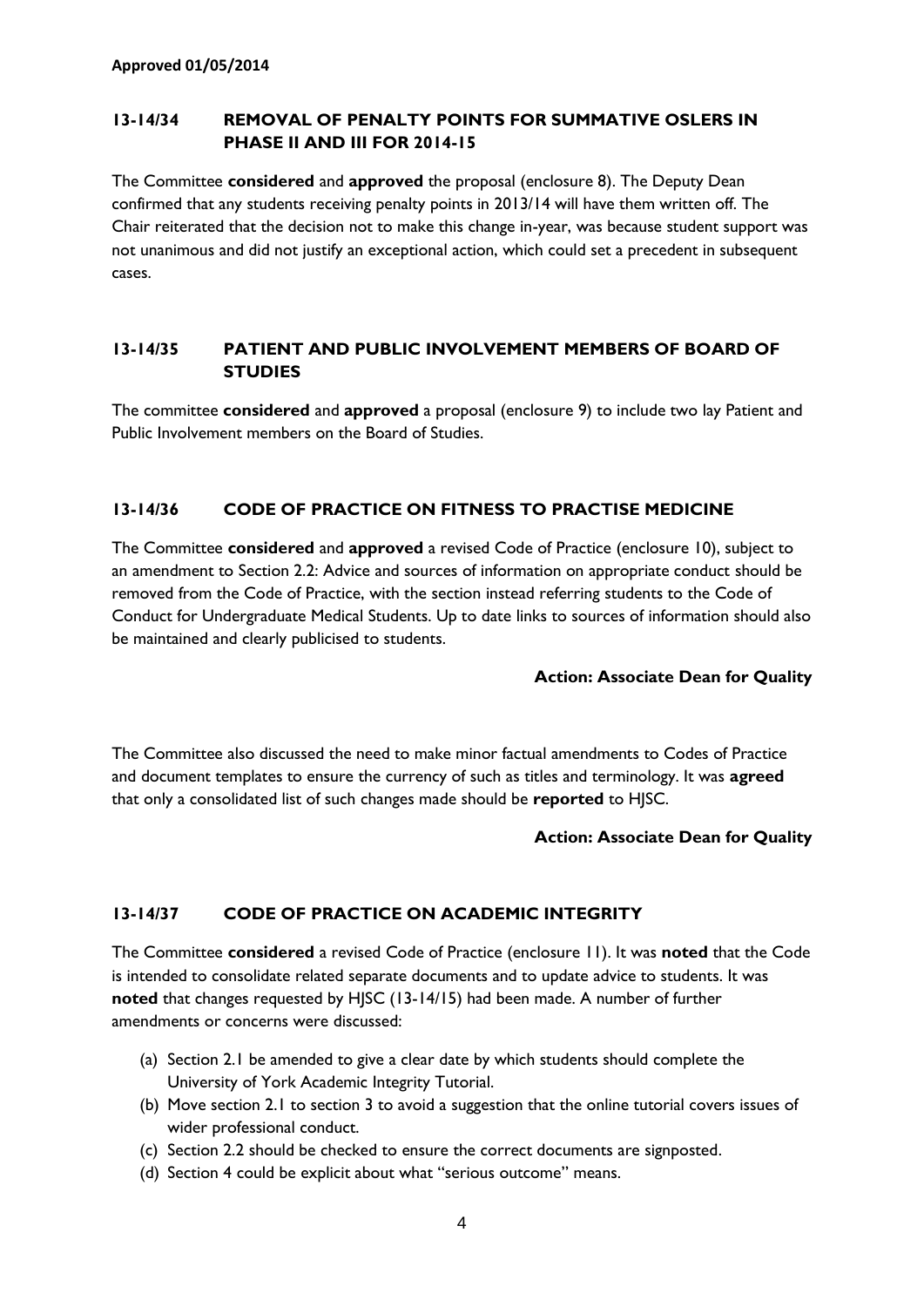- (e) Section 5.2 sentence regarding note-taking at the interview to be rewritten to clearly state that a written record should be made of the interview.
- (f) Consideration should be given as to the inclusion of time periods within which the stages of an Academic Misconduct case are completed.
- (g) The Code be cross-referenced with related codes to ensure consistency of procedure across similar investigation processes.
- (h) The Code be renamed the Code of Practice on Academic Integrity and Conduct.

The Committee **decided** that the Board of Studies should review the Codes of Practice to ensure consistency, and that the Code of Practice on Academic Integrity and Conduct is revised and reconsidered by the Board at its March 2014 meeting, for reconsideration by HJSC 1st May 2014.

## **Action: Deputy Dean and Associate Dean for Quality**

# **13-14/38 CODE OF PRACTICE ON ASSESSMENT AND EXAMINATION FOR MBBS IN PHASE I, AND CODE OF PRACTICE ON ASSESSMENT AND EXAMINATION FOR MBBS IN PHASE II AND III**

The Committee **considered** items 15 and 16 (enclosures 12 and 13) together. The Committee **noted** that the changes requested 2<sup>nd</sup> May 2013 had been be made substantively. The Committee approved both Codes, subject to the following additional amendments:

- (a) Phase I
	- Section  $2.3.2$  End the section "in the RoA".
	- Section 2.3.6 Amend to "The examination may take place in any clinical setting".
	- Section 2.4 Amend to "The papers will correspond to the Phase I core curriculum".
- (b) Phase II and III
	- Section 2.3.4 Amend to "Attendance at, and performance in, clinical placements will be subject to continuous assessment, conducted by clinical placement tutors. Satisfactory attendance and performance, evidenced by completion of all Record of Achievement (RoA) elements…"

It was also **noted** that the Code of Practice on Assessment and Examination for MBBS in Phase II and III would only be in place for one year.

## **13-14/39 DEAN'S REPORT**

The Committee **received** the Dean's report (enclosure 14).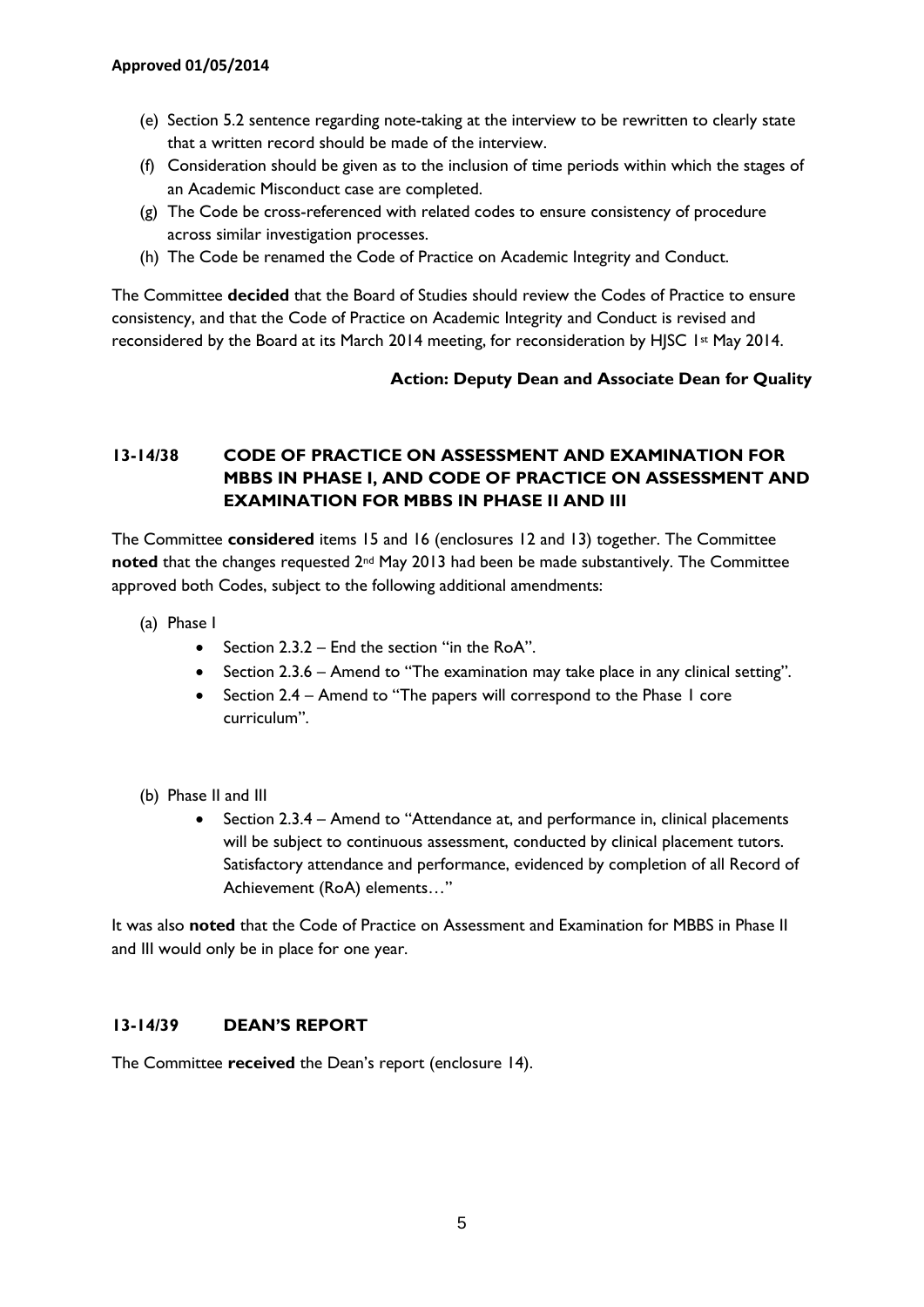#### **13-14/40 ISSUES RAISED BY STUDENT REPRESENTATIVES**

(a) Richard Brooks queried, on behalf of the students, the reduction of choice in Student Selected Components in Phase I. The Deputy Dean assured the Committee that students had been fully consulted and that he believed students understood the rationale for this. The Deputy Dean offered to discuss this again with the students.

#### **Action: Deputy Dean**

(b) Richard Brooks and Dan Whitmore both requested HYMS' assistance in encouraging students to participate in students' union elections, following concerns about low turnout from HYMS.

#### **Action: Deputy Dean**

(c) Dan Whitmore thanked HYMS for the School's contribution to the recent Aldwych Medical Students Survey response.

#### **13-14/41 HYMS ANNUAL PROGRAMME REVIEW AND EXTERNAL EXAMINERS LOG**

This item (enclosure 15) was deferred to the meeting  $1st$  may 2014.

## **13-14/42 REPORT ON FIVE-YEAR TRENDS IN ADMISSIONS AND APPLICATIONS**

This item (enclosure 16) was deferred to the meeting 1st may 2014.

## **13-14/43 HYMS PARTICIPATION IN THE POSTGRADUATE TAUGHT EXPERIENCE SURVEY**

The Committee **noted** that the HYMS will participate in PTES 14<sup>th</sup> April to 16<sup>th</sup> June 2014 and that the Academic Support Office will administer the survey for all HYMS students.

#### **13-14/44 DATES OF MEETINGS**

The Committee noted the dates of the next meetings:

• 10.00am - 12.00, Thursday 1 May 2014 York: 1<sup>st</sup> floor meeting room; Hull: Loxley 1<sup>st</sup> floor meeting room